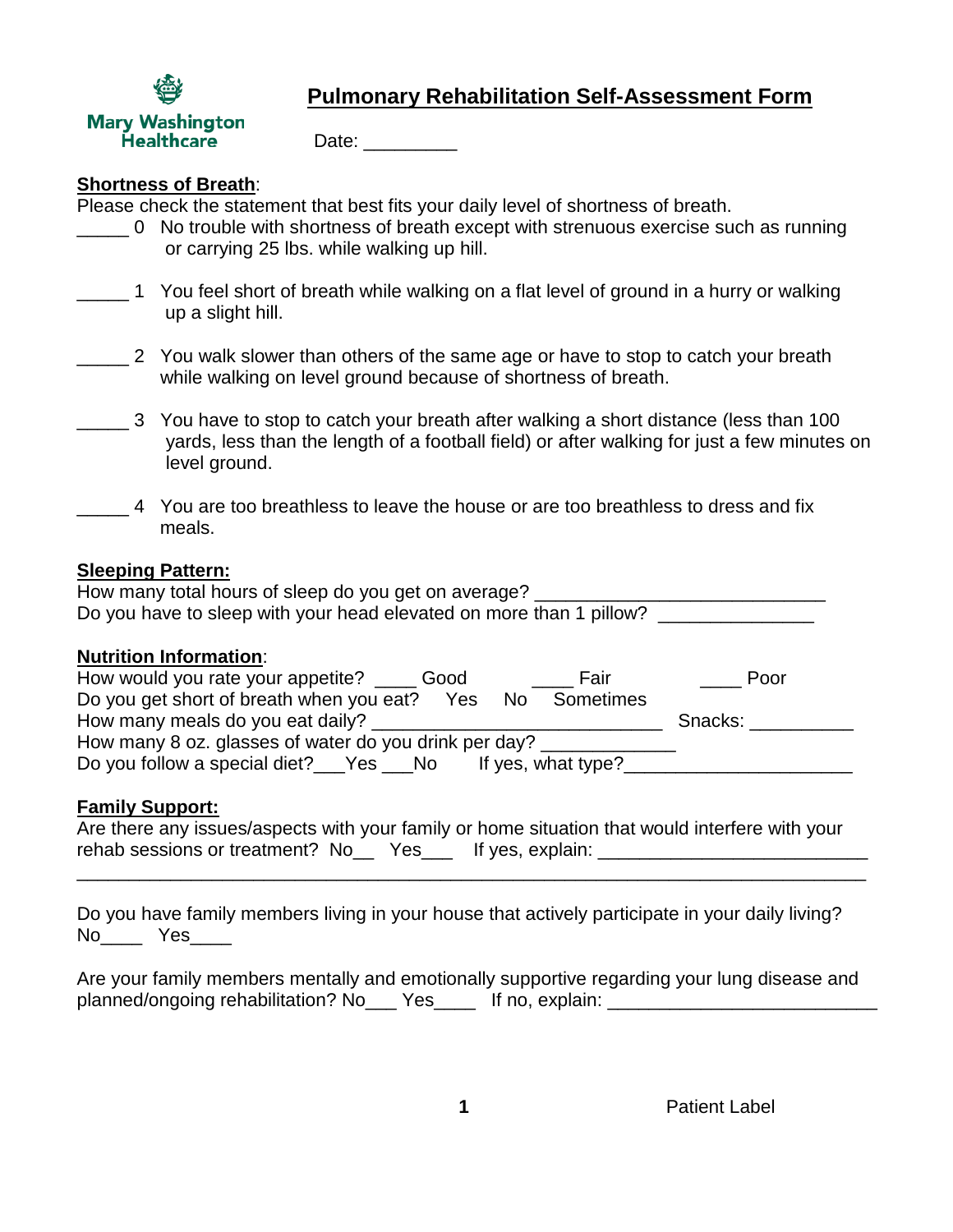## **Check any of the following activities that you have difficulty doing without assistance**.

(Include activities that you always have someone else do because of your inability to do them).

|                          | <b>Eating:</b> Cutting up you food ______ Sitting for a whole meal_______ Drinking from a cup____                                                                                                                                                                         |                          |
|--------------------------|---------------------------------------------------------------------------------------------------------------------------------------------------------------------------------------------------------------------------------------------------------------------------|--------------------------|
| <b>Meal Preparation:</b> | Bending to obtain items________ Reaching to obtain items_____<br>Hand washing dishes___________ Loading/unloading dishwasher_____<br>Setting the table_______<br>Taking out the garbage_____                                                                              | Clearing the table______ |
| Hygiene:                 | Taking a shower or bath_______ Washing your back________<br>Washing your legs and feet_____Drying yourself with a towel_____<br>Putting on make up_____<br>Shaving <sub>______</sub>                                                                                      |                          |
| Household:               | Cleaning: Making the bed______<br>Running the vacuum or mopping<br>Dusting high and low places<br>Moving chairs or tables to vacuum or dust_____                                                                                                                          |                          |
| Laundry:                 | Sorting clothes<br>Getting clothes up or down stairs______<br>Using washing machine or dryer<br>Folding laundry______<br>Ironing clothes                                                                                                                                  |                          |
|                          | Functional Mobility: Getting in or out of the tub ______<br>Getting up or down stairs________<br>Opening or closing car doors______<br>Walking in a store______<br>Walking about the house______<br>Taking out the trash______<br>Carrying groceries in or out of car____ |                          |
| <b>Miscellaneous:</b>    | Difficulty relaxing<br>Panic when short of breath_____<br>Fatique at end of day _______<br>Holding objects<br>Reaching or lifting things overhead_<br>Bending to pick things up or tying shoes______                                                                      |                          |
|                          | Check the usual household activities that you do:<br>___cooking ____cleaning _____Finances<br>___Laundry ____Driving ___Yard work _____ grocery shopping                                                                                                                  |                          |
| <b>Transportation:</b>   | ______ Currently drive ________ Rely on family ________ Rely on Friends<br>_____ Use public transportation __________ Is a real problem for me                                                                                                                            |                          |